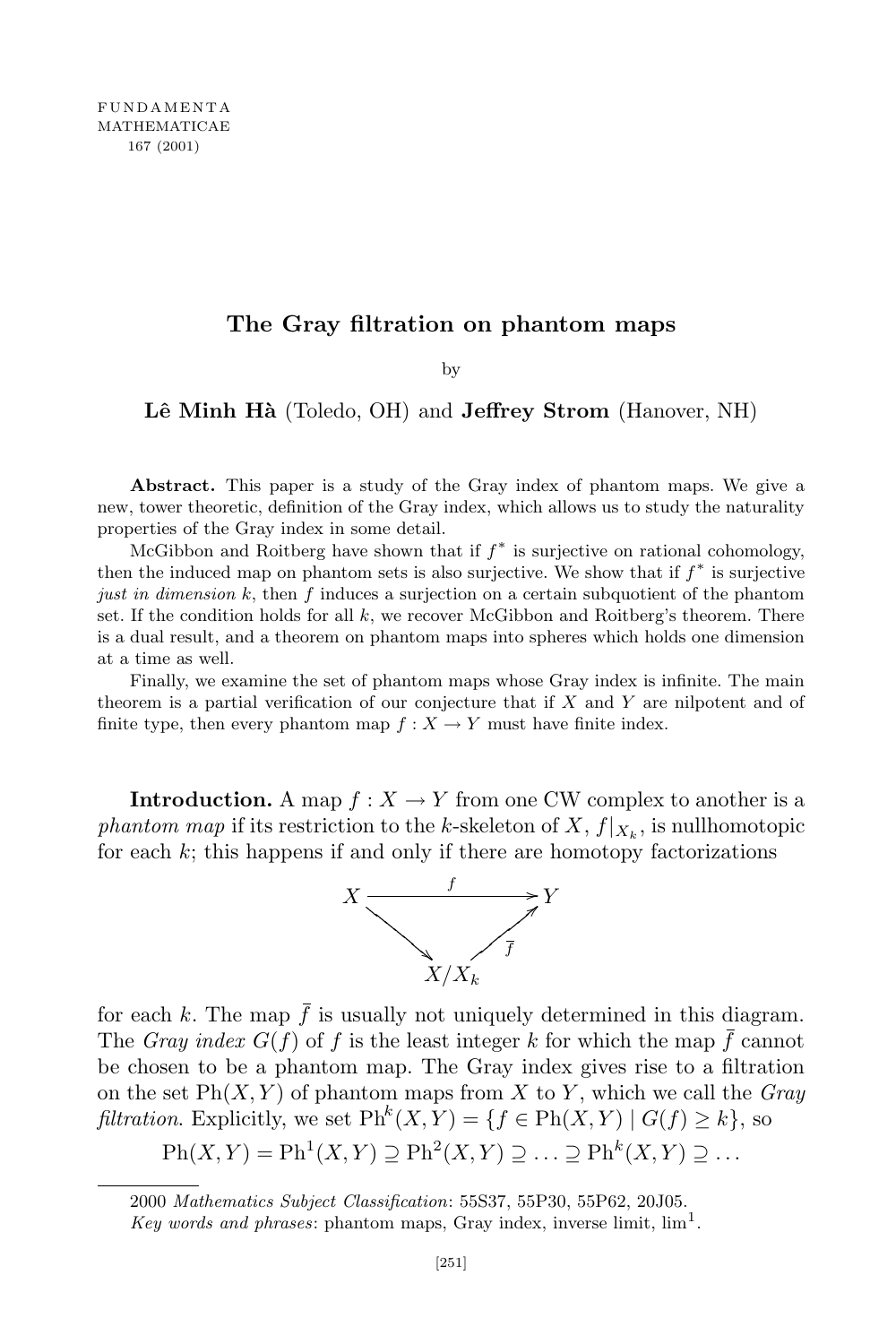Our results concern this filtration and how it behaves under maps between domains or targets. In the introduction, all spaces will be finite type domains, or ranges as needed; see conventions at the end of this section.

Before summarizing the results of this paper, we provide some motivation. Brayton Gray observed in [3] that if there is an essential phantom map  $f: X \to Y$ , then there must be a dimension *n* in which both  $H^n(X; \mathbb{Q}) \neq 0$ and  $\pi_{n+1}(Y) \otimes \mathbb{Q} \neq 0$ . The proof of this fact is entirely nonconstructive, so it leaves open an interesting, if ill-posed, question: which of the dimensions *n* in which  $H^n(X; \mathbb{Q}) \neq 0$  and  $\pi_{n+1}(Y) \otimes \mathbb{Q} \neq 0$  can be deduced from (is "relevant" to) a given phantom map *f*? We should expect two answers—if dimension *n* is "relevant" to *f* in terms of the domain, then dimension  $n+1$ should be "relevant" to *f* in terms of the target. The underlying intuitive idea of this paper is that the least dimension which is "relevant" to *f* (in terms of the domain) is its Gray index, *G*(*f*).

Now we illustrate how this intuitive idea suggests actual theorems. In [8], McGibbon and Roitberg prove that if  $\phi : A \to B$  induces surjections on rational cohomology in all dimensions, then the induced map on phantom sets

$$
\phi^* : \mathrm{Ph}(B, Y) \to \mathrm{Ph}(A, Y)
$$

is also surjective for any finite type target *Y* . A careful look at the proof shows that the conclusion remains true if  $\phi$  induces surjections just in those dimensions *n* for which Gray's algebraic condition  $H^n(X; \mathbb{Q}) \neq 0$  and  $\pi_{n+1}(Y) \otimes \mathbb{Q} \neq 0$  holds. It seems reasonable to expect that if  $\phi$  is surjective only in those dimensions that are "relevant" to *f*, then *f* should be in the image of  $\phi^*$ :  $\text{Ph}(B, Y) \rightarrow \text{Ph}(A, Y)$ . We actually prove a more delicate statement in the following theorem.

THEOREM 4. *If*  $\phi: A \rightarrow B$  *induces surjections* 

 $\phi^*$ :  $H^m(B; \mathbb{Q}) \to H^m(A; \mathbb{Q})$ 

in the range  $k \leq m \leq l$  and  $f \in Ph(A, Y)$  with  $k \leq G(f) \leq l$ , then f is in *the image of*  $\phi^*$  :  $\text{Ph}(B, Y) \to \text{Ph}(A, Y)$ , *modulo*  $\text{Ph}^{l+1}(A, Y)$ *.* 

In particular, if *φ* induces a surjection in rational cohomology *just in dimension*  $G(f)$ , then *f* is in the image of  $\phi^*$ :  $Ph(B, Y) \rightarrow Ph(A, Y)$ , modulo an indeterminacy which does not contain *f*. McGibbon and Roitberg prove a dual result for maps between targets; our refinement also dualizes.

In Theorem 1 of [8], McGibbon and Roitberg show that for finite type nilpotent *X*, the conditions

 $h(X, S^{k+1}) = *$  for all *k*,

(b) there is a map 
$$
X \xrightarrow{g} \bigvee S^{n_{\alpha}}
$$
 such that  

$$
a^* \cdot H^* \big(\bigvee S^{n_{\alpha}} \cdot \mathbb{Q}\big) \to H^* (X \cdot \mathbb{Q})
$$

$$
g^*: H^*\Big(\bigvee S^{n_{\alpha}};\mathbb{Q}\Big) \to H^*(X;\mathbb{Q})
$$

is an isomorphism,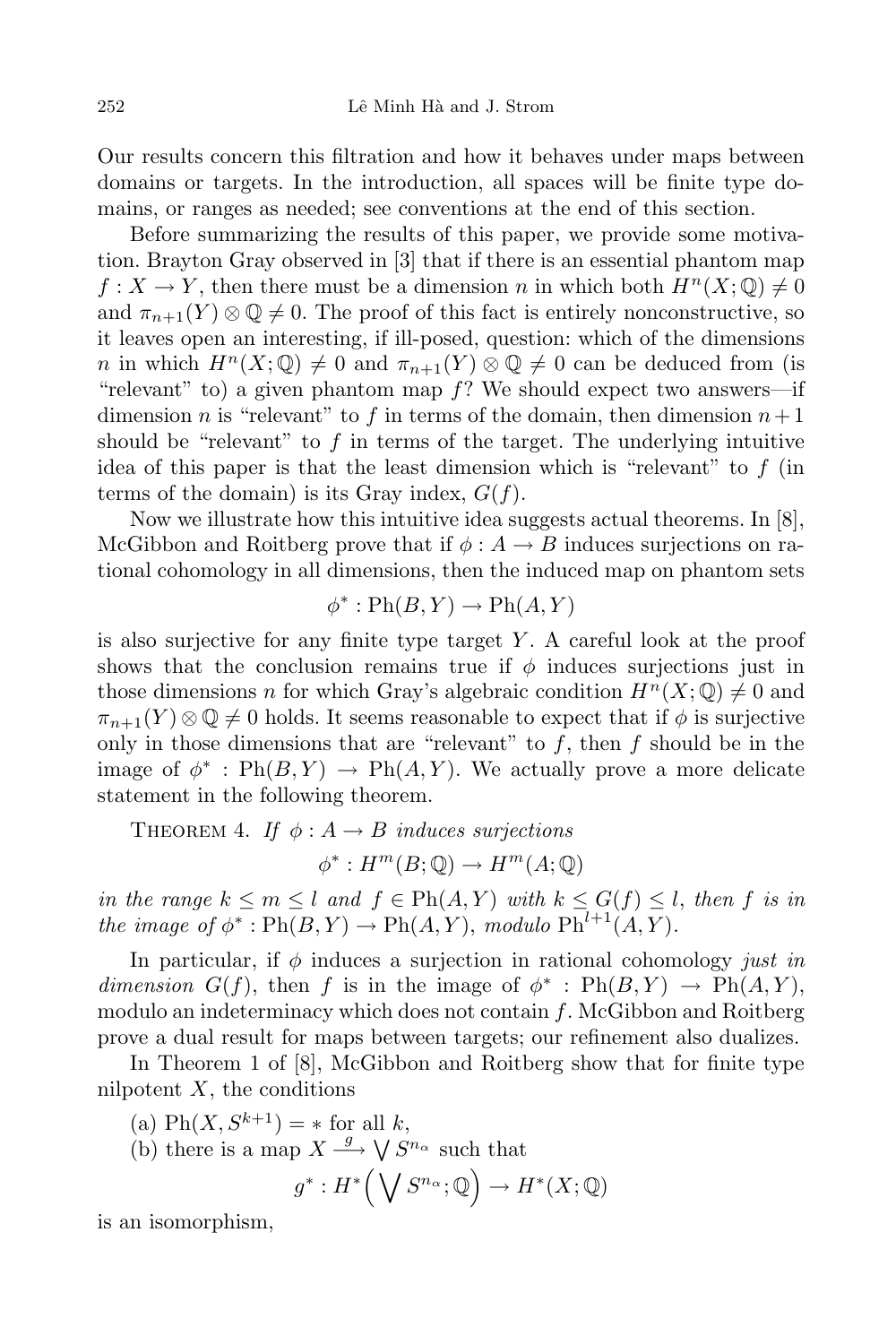(c)  $\text{Ph}(X, Y) = *$  for all finite type nilpotent *Y*,

are equivalent. Using the Gray index, we show that this result is actually a reflection of a feature of phantom maps that holds in one dimension at a time.

Theorem 8. *Let X be nilpotent and of finite type. Each of the following statements implies the next*:

(1) 
$$
\text{Ph}(X, S^{k+1}) = *
$$
;

 $(2)$  *there is a map*  $X \xrightarrow{g} \prod \Omega S^{k+1}$  *such that* 

$$
g^*: H^k\Big(\prod \Omega S^{k+1}; \mathbb{Q}\Big) \to H^k(X; \mathbb{Q})
$$

*is surjective*;

(3)  $\mathrm{Ph}^k(X, Y) = \mathrm{Ph}^{k+1}(X, Y)$  *for all finite type nilpotent Y*.

Again, our result dualizes.

In Section 4, we study phantom maps with infinite Gray index. If  $G(f)$  =  $\infty$  then *none* of the dimensions in which  $H^n(X; \mathbb{Q}) \neq 0$  and  $\pi_{n+1}(Y) \otimes \mathbb{Q} \neq 0$ (whose existence is guaranteed by  $f$ ) is "relevant" to  $f$ , which suggests the following conjecture.

Conjecture. *If X and Y are both nilpotent and of finite type*, *then*  $\mathrm{Ph}^{\infty}(X, Y) = *$ .

We do not prove this conjecture here. However, we do have some partial results which show that, in many situations, the phantoms with infinite index (if they exist) take care of themselves. Our main theorem in Section 4 is the following.

THEOREM 10. *Suppose X* and *Y* are of finite type and that every phan*tom map from X to Y has infinite index. Then*  $\text{Ph}(X, Y) = *$ .

Conventions. Finally, we quickly review some definitions and notation that we will use throughout. All the spaces in this paper have the homotopy type of CW complexes. The *n*-skeleton of a CW complex *X* is denoted by  $X_n$ . We use  $X^{(n)}$  to denote the *n*th Postnikov section of *X*, and  $X\langle n \rangle$  to denote the *n*th connective cover of *X*. Thus, there are natural fibrations

$$
X\langle n\rangle \to X \to X^{(n)}.
$$

For many of the results in this paper we need to impose finiteness conditions on our spaces. We follow McGibbon and Roitberg [8] in defining a *finite type domain* to be a pointed connected CW complex whose integral homology groups are finitely generated in each degree, and a *finite type target* to be a pointed space each of whose homotopy groups is finitely generated.

**Acknowledgements.** Before we begin, we would like to express our thanks to Chuck McGibbon for his help and encouragement as we have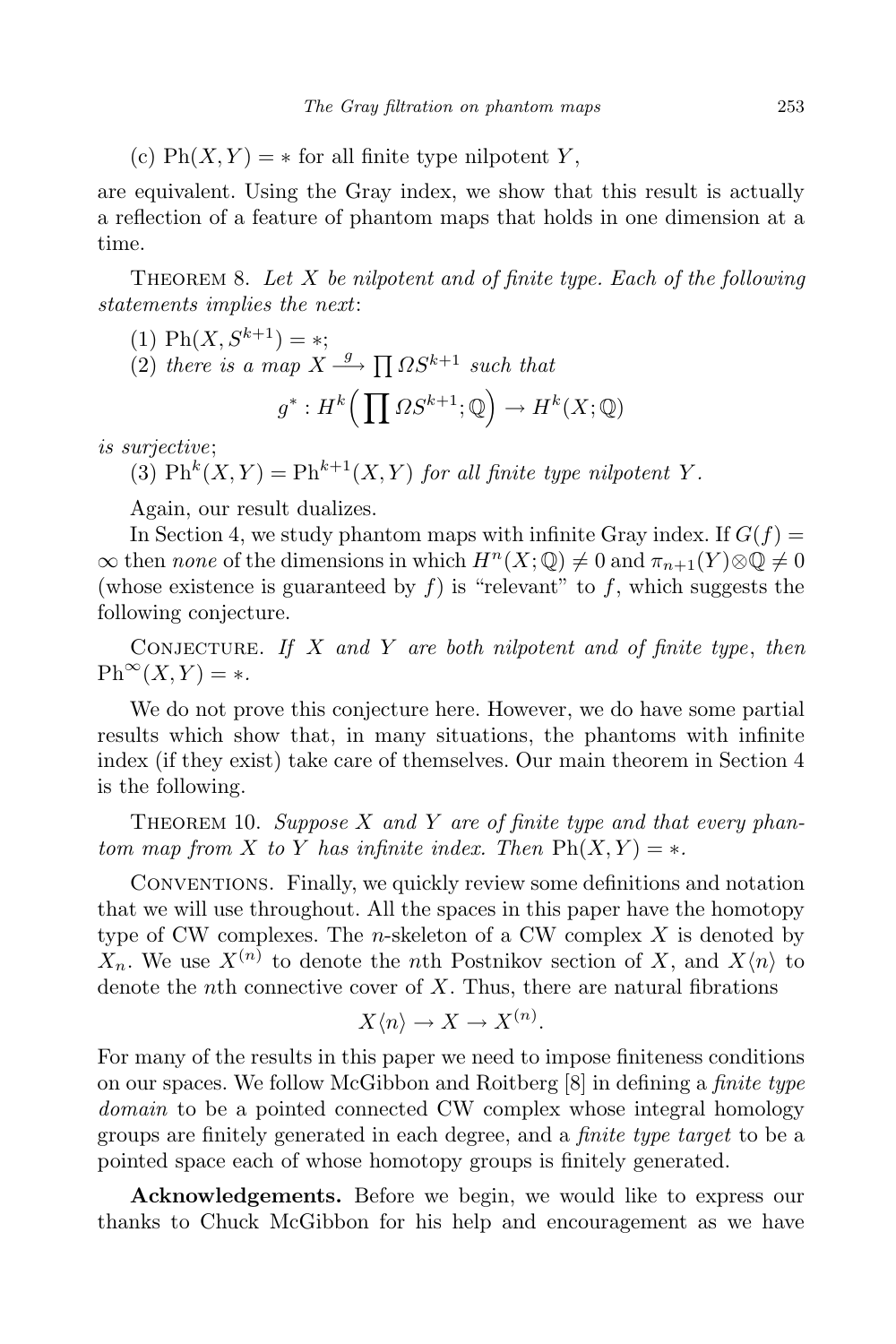learned about phantom maps. We would also like to thank Kouyemon Iriye for pointing out a mistake in one of our examples.

**1. The Gray index.** The Gray index was first defined by Gray in his thesis [3]; it has also been studied by McGibbon and Strom in [10]. It is important to note that our definition differs by one from Gray's original definition [3] (ours is bigger). Let  $f : X \to Y$  be a phantom map. Then  $f|_{X_k} \simeq *$  for each *k*, and so there are homotopy factorizations of *f* 



Generally, there will be many possible choices for  $\bar{f}$ .

Definition. The *Gray index* of *f* is the least integer *k* such that the map *f* cannot be chosen to be a phantom map; we write  $G(f) = k$ . If there is no such integer, then  $G(f) = \infty$ .

We denote the set of all phantom maps  $f: X \to Y$  with  $G(f) \geq k$ by  $\mathrm{Ph}^k(X, Y)$ . Thus,  $\mathrm{Ph}^{k+1}(X, Y) = \mathrm{Im}(\mathrm{Ph}(X/X_k, Y) \to \mathrm{Ph}(X, Y))$ . It follows from Proposition 1 below that this definition is independent of the CW decomposition of *X*.

If  $f: X \to Y$  is a phantom map, then the image of  $f$  must be contained in the basepoint component of *Y* , or else the restriction of *f* to the 0-skeleton of *X* will be essential. Also, *f* must remain phantom when restricted to each component of *X*. If we give *X* a CW decomposition with one 0-cell in each component, we see that *f* factors through a phantom map  $X/X_0 \to Y$ , and so  $\text{Ph}(X, Y) = \text{Ph}^1(X, Y)$ .

There is a dual definition of phantom maps in terms of the connective covers of the target. A map  $f: X \to Y$  is phantom if and only if f factors (up to homotopy) as in the diagram



for each  $k \geq 0$ . We can then define a dual Gray index,  $G'(f)$ , to be the least integer k such that the map  $\tilde{f}$  cannot be chosen to be a phantom map.

Intuitively,  $G'(f)$  is the least dimension "relevant" to  $f$  in terms of the target. In view of Gray's observation we expect that the least "relevant" dimension for the target should be one more than the least "relevant" dimension for the domain. This is in fact the case.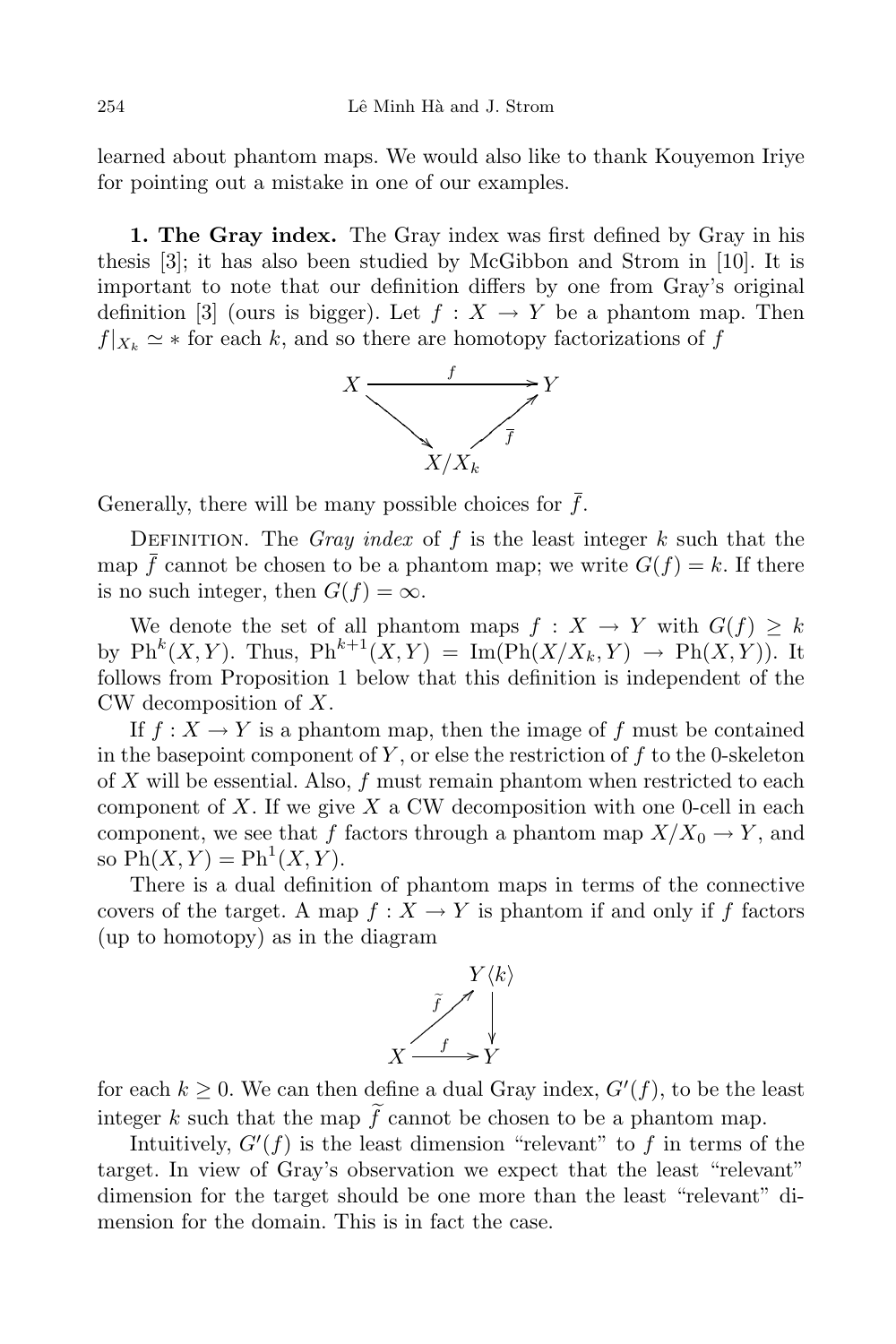PROPOSITION 1. *If*  $f: X \to Y$  *is a phantom map, then*  $G'(f) = G(f) + 1$ .

Proofs will be given in the last section.

It follows that  $\text{Ph}^k(X, Y) = \text{Im}(\text{Ph}(X, Y \langle k \rangle) \rightarrow \text{Ph}(X, Y))$ . This result also shows that  $G(f)$  is independent of any choices that were made in giving *X* a CW decomposition.

We will make essential use of the following alternative description of the Gray index in terms of inverse towers. According to Bousfield and Kan ([1], pages 254–255),  $\text{Ph}(X, Y)$  is naturally isomorphic to a  $\lim^1$  set:

$$
\text{Ph}(X, Y) \cong \lim_{n} [X, \Omega Y^{(n)}].
$$

Observe that in the notation  $\Omega Y^{(n)}$  the order of operations is ambiguous. In this paper, as in most other papers about phantom maps, passing to the loop space is the *last* step. Thus,  $\Omega Y^{(n)}$  really means  $\Omega(Y^{(n)})$ . Let us write  $G_n = [X, \Omega Y^{(n)}]$  and

$$
G_k^{(n)} = \operatorname{Im}(G_n \to G_k).
$$

We have a commutative diagram of surjections of towers



which induces a commutative diagram of surjections after taking  $\lim$ <sup>1</sup>



The maps  $p_k$  define equivalence relations on Ph(*X,Y*): say  $f \sim_k g$  if and only if  $p_k(f) = p_k(g)$ . The commutativity of the diagram shows that  $f \sim_k g$ implies  $f \sim_{k-1} g$ , but the reverse need not be true. We interpret  $\lim_{n} G_k^{(n)}$ *k* as the set of  $\sim_k$ -equivalence classes of Ph $(X, Y)$ .

THEOREM 2. Let  $f: X \to Y$  be a phantom map. Then  $G'(f)$  is the least *integer k such that*  $f \nsim_{k} *$ , *and*  $G(f)$  *is the greatest integer k such that f ∼<sup>k</sup> ∗.*

In other words, we have  $\text{Ph}^k(X, Y) = \text{Ker}(p_k)$ . These sets give us a natural filtration

$$
Ph(X,Y) = Ph1(X,Y) \supseteq Ph2(X,Y) \supseteq \dots \supseteq Phk(X,Y) \supseteq \dots
$$

which we call the *Gray filtration*.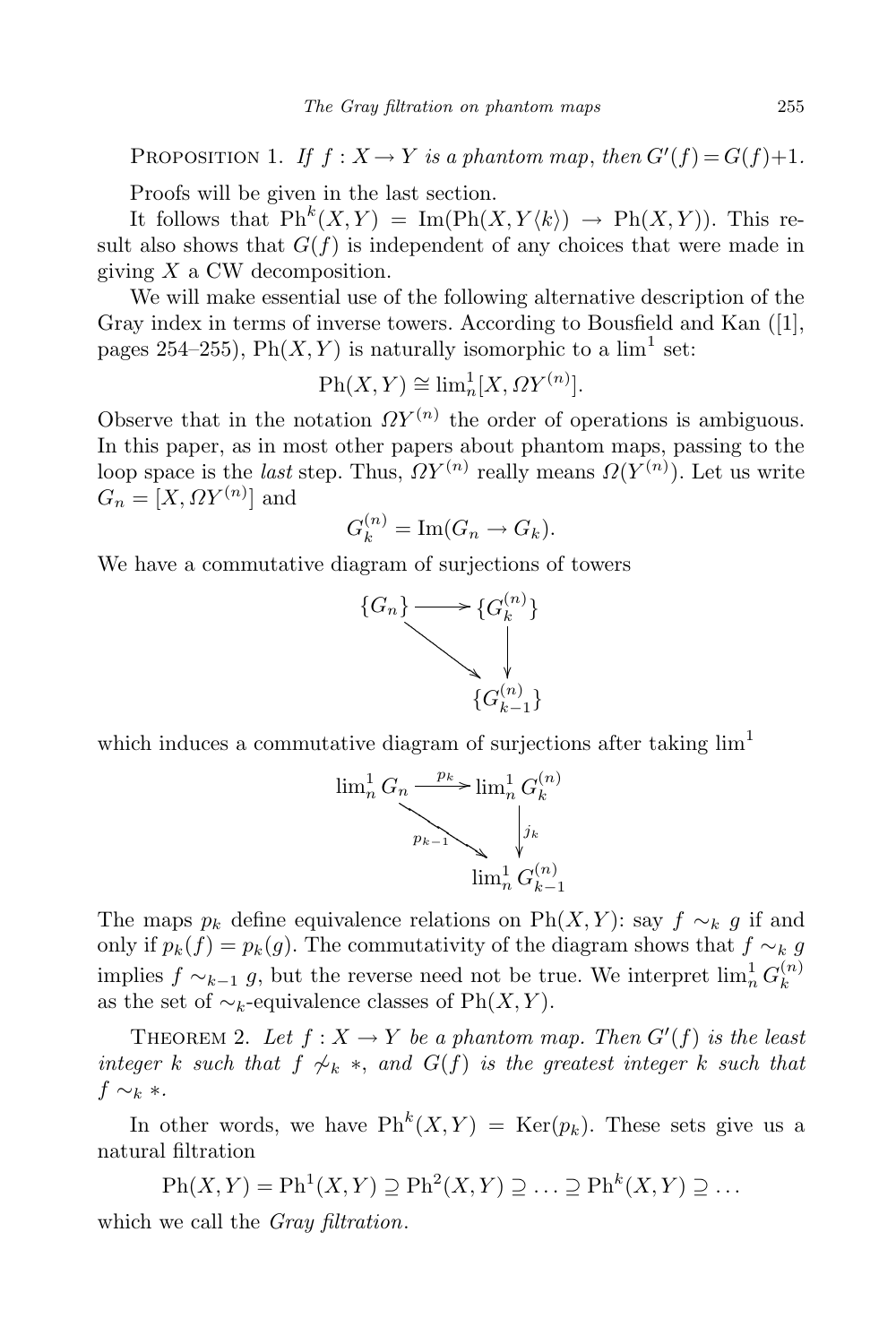Typically one studies a filtered group by examining the subquotients. Unfortunately, the pointed set  $\text{Ph}(X, Y)$  does not generally have a group structure. Nevertheless, we can use the equivalence relations  $\sim_k$  to make sense of subquotients of this filtration. Write

$$
\mathrm{Ph}^k(X,Y)/\mathrm{Ph}^l(X,Y) = p_l(\mathrm{Ph}^k(X,Y)) \subseteq \mathrm{lim}_n^1 G_l^{(n)}.
$$

Clearly, this definition agrees with the usual notion whenever  $\text{Ph}(X, Y)$  happens to be a group.

Our final result in this section is that the Gray filtration can only decrease if Gray's algebraic condition  $H^n(X; \mathbb{Q}) \neq 0$  and  $\pi_{n+1}(Y) \otimes \mathbb{Q} \neq 0$  is met.

Proposition 3. *Assume X and Y are nilpotent spaces of finite type. If*  $\mathbb{P}e^{i\theta}$  *H*<sup>k</sup> $(X; \mathbb{Q}) = 0$  *or*  $\pi_{k+1}(Y) \otimes \mathbb{Q} = 0$ , *then* 

$$
\mathrm{Ph}^k(X, Y) = \mathrm{Ph}^{k+1}(X, Y).
$$

This means that if either  $H^*(X; \mathbb{Q})$  is bounded above by *n* or  $\pi_*(Y) \otimes \mathbb{Q}$ is bounded above by  $n+1$ , then the Gray filtration is finite. More precisely,  $\mathrm{Ph}^n(X, Y) = \mathrm{Ph}^{\infty}(X, Y)$ ; we will see in Corollary 11 below that this implies that  $\text{Ph}^n(X, Y) = *$ . On the other hand, if either  $H^*(X; \mathbb{Q})$  is bounded below by *n* or  $\pi_*(Y) \otimes \mathbb{Q}$  is bounded below by  $n+1$ , then every phantom map  $f: X \to Y$  has  $G(f) \geq n$ .

EXAMPLE. Consider the Gray index of phantom maps  $X \to S^{k+1}$ . For any *k*, we have

$$
\mathrm{Ph}(X, S^{k+1}) = \mathrm{Ph}^k(X, S^{k+1}).
$$

If  $k$  is even, then  $S^{k+1}$  has only one nontrivial rational homotopy group, and so

$$
\text{Ph}^{k+1}(X, S^{k+1}) = *.
$$

If *k* is odd, then there are two dimensions to consider, so

 $\text{Ph}^{k+1}(X, S^{k+1}) = \text{Ph}^{2k}(X, S^{k+1})$  and  $\text{Ph}^{2k+1}(X, S^{k+1}) = *$ .

**2. Maps subject to rational conditions.** Now we turn our attention to the problem of determining how the Gray filtration behaves with respect to maps between targets or domains.

Theorem 4. *Let A and B be finite type domains and Y a finite type target. If*  $\phi: A \to B$  *induces surjections*  $\phi^*: H^m(B; \mathbb{Q}) \to H^m(A; \mathbb{Q})$  *in the range*  $k \leq m \leq l$  *then* 

$$
p_{l+1}\phi^*(\text{Ph}^k(B, Y)) = \text{Ph}^k(A, Y)/\text{Ph}^{l+1}(A, Y).
$$

Suppose  $\phi$  induces a rational cohomology surjection only in dimension  $k$ . Then Theorem 4 says that if  $G(f) = k$  (so  $f \nsim k+1 * k$ ), then there is a phantom map  $f' \sim_{k+1} f$  such that  $f'$  is in the image of  $\phi^*$ . In particular, the map  $\phi^* : [B, Y] \to [A, Y]$  is nontrivial. Here is a concrete example.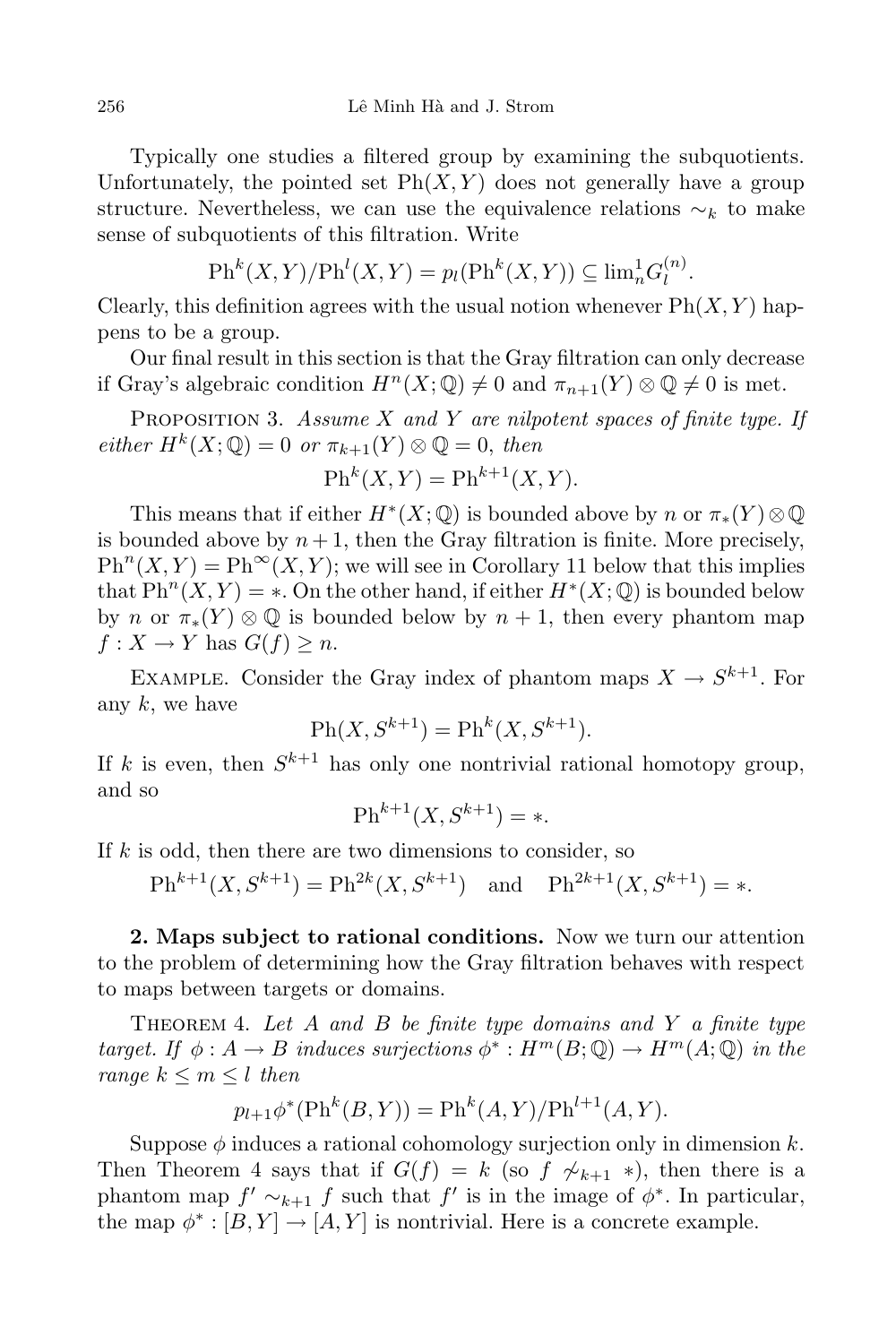EXAMPLE. There are phantom maps  $\mathbb{CP}^{\infty} \to S^2 \vee S^2$  of every even Gray index [10]. Therefore, if  $f : \mathbb{CP}^{\infty} \to Y$  is a map which is nonzero in rational cohomology, then our discussion applies, showing that the induced map

$$
[Y, S^2 \vee S^2] \xrightarrow{f^*} [\mathbb{CP}^\infty, S^2 \vee S^2]
$$

must be nontrivial.

The following example shows how Theorem 4 can be used to construct exact sequences of phantom sets.

EXAMPLE. Let  $f: X \to S^{2n}$  be an essential phantom map. If  $\Sigma f \not\cong *$ , then the composition

$$
X \xrightarrow{f} S^{2n} \xrightarrow{\sigma} \Omega S^{2n+1}
$$

is nontrivial, and it follows that  $G(f) = 2n - 1$ . If  $\Sigma f \simeq *$  then there is a map  $f: X \to S^{2n} \langle 4n - 2 \rangle$  lifting  $f$  as in the diagram

$$
S^{2n}\langle 4n-2\rangle
$$
  

$$
\tilde{f} \nearrow \qquad \downarrow
$$
  

$$
X \xrightarrow{\tilde{f} \nearrow \qquad \searrow}
$$
  

$$
S^{2n}
$$

In other words, there is an exact sequence of pointed sets

 $[X, S^{2n} \langle 4n - 2 \rangle] \to \text{Ph}(X, S^{2n}) \to \text{Ph}(X, \Omega S^{2n+1}) \to *$ .

The surjectivity of  $\text{Ph}(X, S^{2n}) \to \text{Ph}(X, \Omega S^{2n+1})$  follows from Theorem 4 and Corollary 11 below.

It should be expected that we will get a dual version of Theorem 4, and we do.

Theorem 5. *Let A be a finite type domain and Y and Z be finite type targets. If*  $\phi: Y \to Z$  *induces surjections*  $\pi_m(Y) \otimes \mathbb{Q} \to \pi_m(Z) \otimes \mathbb{Q}$  *in the range*  $k \leq m \leq l$ , *then* 

$$
p_l \phi^*(\text{Ph}^{k-1}(A, Y)) = \text{Ph}^{k-1}(A, Z) / \text{Ph}^l(A, Z).
$$

In particular, if  $f : A \to Z$  is a phantom map with  $G(f) = k$  (so  $f \nsim k+1$  *∗*) and  $\phi_*$  is surjective in dimension  $k+1$ , then there is  $f' \sim_{k+1} f$ such that  $f' \in \phi^*(\text{Ph}(A, Y)).$ 

Fibrations and cofibrations do not give rise to exact sequences of phantom maps. However, the composite of the maps induced by a cofibration or a fibration must be trivial. This allows us to pass from Theorems 4 and 5, which tell us how nearly surjective induced maps are, to Theorem 6, which tells us how nearly trivial induced maps are.

THEOREM 6. Let  $\phi: A \rightarrow B$  be a map between finite type domains, and *Y a finite type target. Suppose that*  $\phi^* : H^m(B; \mathbb{Q}) \to H^m(A; \mathbb{Q})$  *is zero for*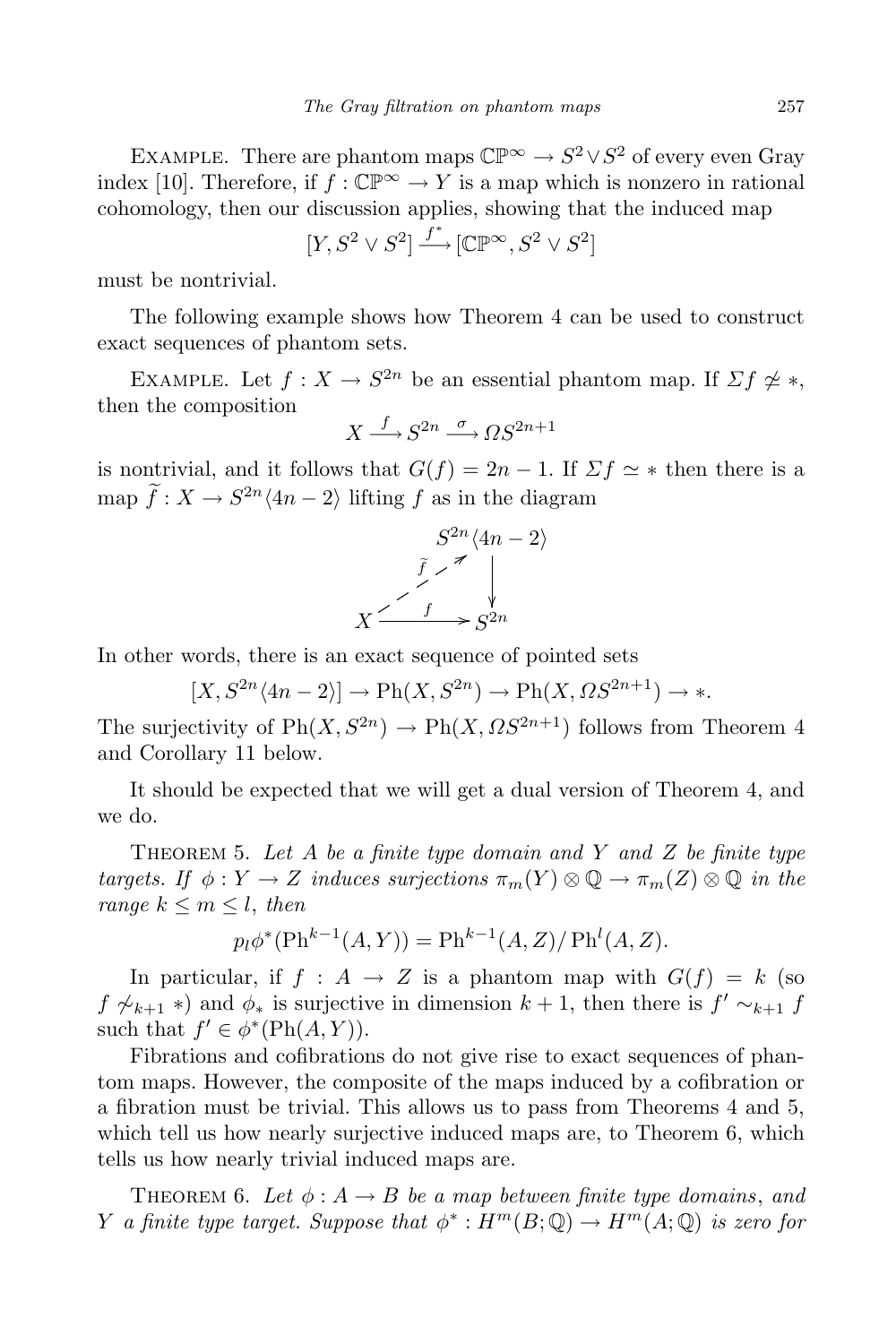$k \leq m \leq l$ *. Then* 

 $\phi^*(\text{Ph}^k(B, Y)) \subseteq \text{Ph}^{l+1}(A, Y)$ *.* 

*Dually*, *if*  $\phi: Y \to Z$  *and*  $\phi_* : \pi_m(Y) \otimes \mathbb{Q} \to \pi_m(Z) \otimes \mathbb{Q}$  *is zero for*  $k \leq m \leq l$  *then* 

$$
\phi_*(\mathrm{Ph}^{k-1}(A,Y)) \subseteq \mathrm{Ph}^l(A,Z).
$$

We conclude this section by using the Gray index to put a topology on the set  $\text{Ph}(X, Y)$ .

EXAMPLE 7. The sets  $U_k(f) = \{g \mid g \sim_k f\}$  form the basis for a topology on Ph $(X, Y)$ . Observe that, in this topology, Ph<sup>∞</sup> $(X, Y)$  is precisely the closure of the singleton set consisting of the trivial map. If  $\text{Ph}^{\infty}(X, Y) = *$ , then the topology is Hausdorff.

Since  $\phi_l: X \to X^{(l)}$  is an  $(l-1)$ -equivalence, Theorem 4 shows that

 $\phi_l^*(\text{Ph}(X^{(l)}, Y)) \cap U_l(f) \neq \emptyset$ .

In other words, the union of the  $\phi_l^*(\text{Ph}(X^{(l)}, Y))$  is dense in  $\text{Ph}(X, Y)$ .

Suppose that *X* is a finite type domain and that *Y* is a finite complex. A theorem of Zabrodsky [13] shows that  $[X^{(l)}, Y] = \text{Ph}(X^{(l)}, Y)$ . The commutativity of the diagram

$$
[X^{(l+1)}, Y]
$$
  
\n
$$
\uparrow
$$
  
\n
$$
[X^{(l)}, Y] \xrightarrow{\phi_l} \text{Ph}(X, Y) \subseteq [X, Y]
$$

gives us a map  $\text{colim}_{l}[X^{(l)}, Y] \rightarrow \text{Ph}(X, Y)$ . The above discussion shows that the image of this map is dense in  $\text{Ph}(X, Y)$ . Or, if we take the closure of the image, we find that

 $\text{Ph}(X, Y) = \text{Im}(\text{colim}_{l}[X^{(l)}, Y]).$ 

**3. Phantom maps into spheres.** In Theorem 1 of [8], McGibbon and Roitberg show that for finite type domains  $X$ , the conditions

 $\text{(a) Ph}(X, S^{k+1}) = * \text{ for all } k,$ 

(b) there is a map  $X \xrightarrow{g} \bigvee S^{n_{\alpha}}$  such that  $g^*$  :  $H^*(\bigvee S^{n_{\alpha}};\mathbb{Q}) \to$  $H^*(X; \mathbb{Q})$  is an isomorphism,

(c)  $\text{Ph}(X, Y) = *$  for all finite type targets *Y*,

are equivalent. This result is actually a reflection of a feature of phantom maps that holds in one dimension at a time.

Theorem 8. *Let X be a finite type domain. Each of the following statements implies the next*:

 $(1)$  Ph $(X, S^{k+1}) = *;$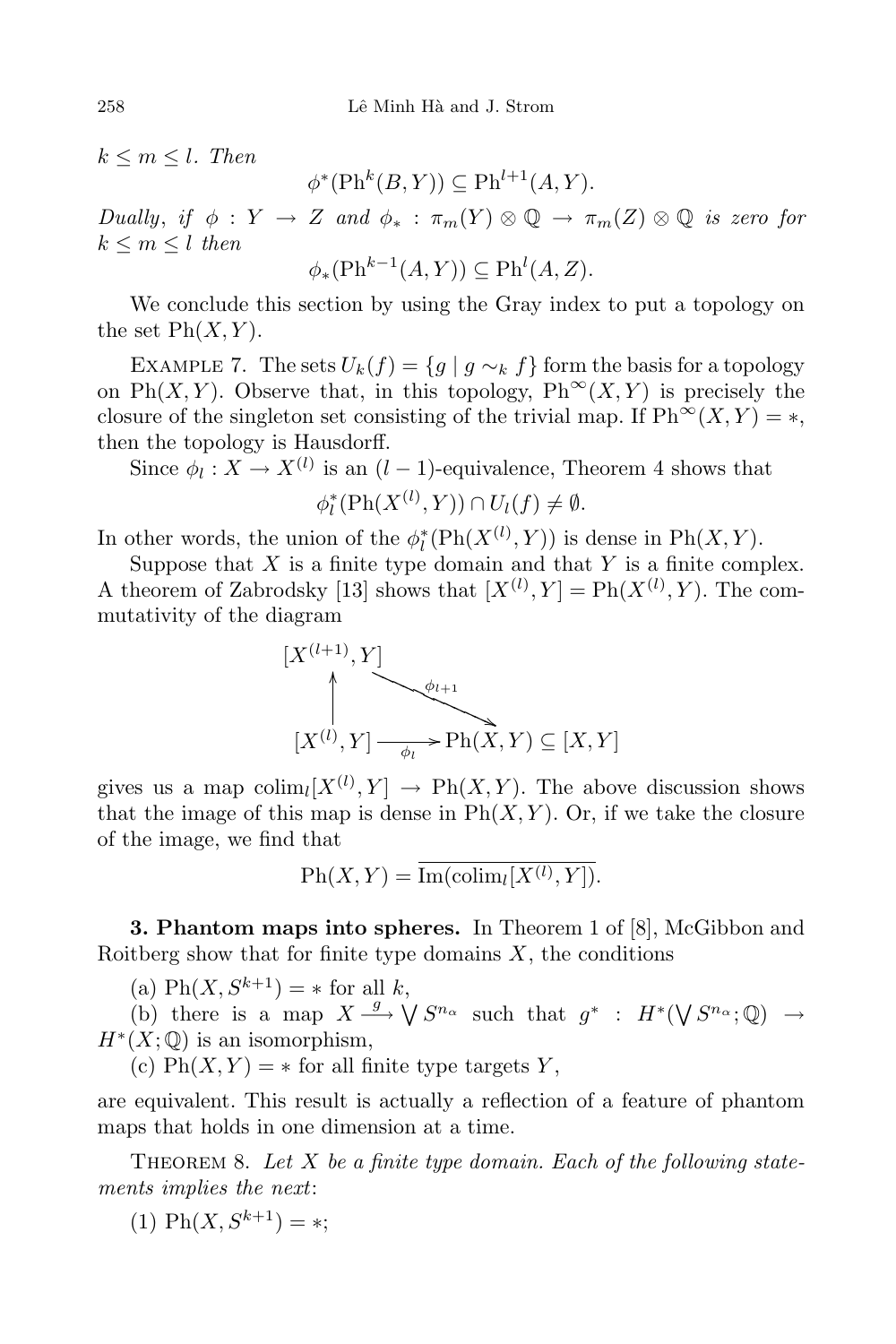$(2)$  *there is a map*  $X \xrightarrow{g} \prod \Omega S^{k+1}$  *such that*  $g^* : H^k(\prod \Omega S^{k+1}; \mathbb{Q}) \to$  $H^k(X; \mathbb{Q})$  *is surjective*;

(3)  $\mathrm{Ph}^k(X, Y) = \mathrm{Ph}^{k+1}(X, Y)$  *for all finite type targets Y*.

It is reasonable to ask whether condition (3) implies condition (1) in our theorem. If *k* is even, the answer is yes, because

$$
\text{Ph}^k(X, S^{k+1}) = \text{Ph}^{k+1}(X, S^{k+1}) = *.
$$

If *k* is odd, however, the implication is not generally true, because

$$
Ph^k(X, S^{k+1}) = Ph^{2k}(X, S^{k+1}),
$$

which need not be trivial, as the next example shows.

EXAMPLE. There are no essential phantom maps  $f : \mathbb{CP}^{\infty} \to S^4$  with  $G(f) = 3$  (because  $H^3(\mathbb{CP}^\infty; \mathbb{Q}) = 0$ ). However, there are essential phantom maps  $\mathbb{CP}^{\infty} \to S^4$  with  $G(f) = 6$ , because, according to Zabrodsky [13],

$$
\text{Ph}(\mathbb{CP}^{\infty}, S^4) = [\mathbb{CP}^{\infty}, S^4] \cong [\mathbb{CP}^{\infty}_0, S^4] \cong H^6(\mathbb{CP}^{\infty}; \pi_7(S^4) \otimes \mathbb{R}) \neq 0,
$$

where  $\mathbb R$  is a rational vector space with the cardinality of the real numbers.

Theorem 8 implies Theorem 1 of [8]. If condition (1) is true for all *k*, then we find that  $\text{Ph}(X, Y) = \text{Ph}^{\infty}(X, Y)$ , which, by Theorem 10 below, means that  $Ph(X, Y) = *$  for all finite type *Y*, which in turn implies that condition  $(1)$  holds for all  $k$ . To recover the precise statement of McGibbon and Roitberg's result, suspend our map *g* to obtain a map

$$
\Sigma X \to \bigvee_{i=1}^{m} S^{k+1} \vee \bigvee S^{n_{\alpha}}
$$

which induces a surjection in  $H^{k+1}(-; \mathbb{Q})$ . It is a simple matter to pinch off the irrelevant spheres and so obtain a map  $\sum X \to \bigvee S^{k+1}$  which induces an isomorphism in  $H^{k+1}(-; \mathbb{Q})$ .

We end this section with the dual to Theorem 8.

Theorem 9. *Let Y be a finite type target. Each of the following statements implies the next*:

\n- (1) 
$$
Ph(K(\mathbb{Z},k),Y) = *
$$
;
\n- (2) there is a map  $\bigvee \Sigma K(\mathbb{Z},k) \xrightarrow{g} Y$  such that
\n- $g^* : \pi_{k+1} \left( \bigvee \Sigma K(\mathbb{Z},k) \right) \otimes \mathbb{Q} \to \pi_{n+1}(Y) \otimes \mathbb{Q}$  is surjective;
\n- (3)  $\mathrm{Ph}^k(X,Y) = \mathrm{Ph}^{k+1}(X,Y)$  for all finite type domains  $X$ .
\n

The deduction of McGibbon and Roitberg's Theorem 1' from this result proceeds just as above.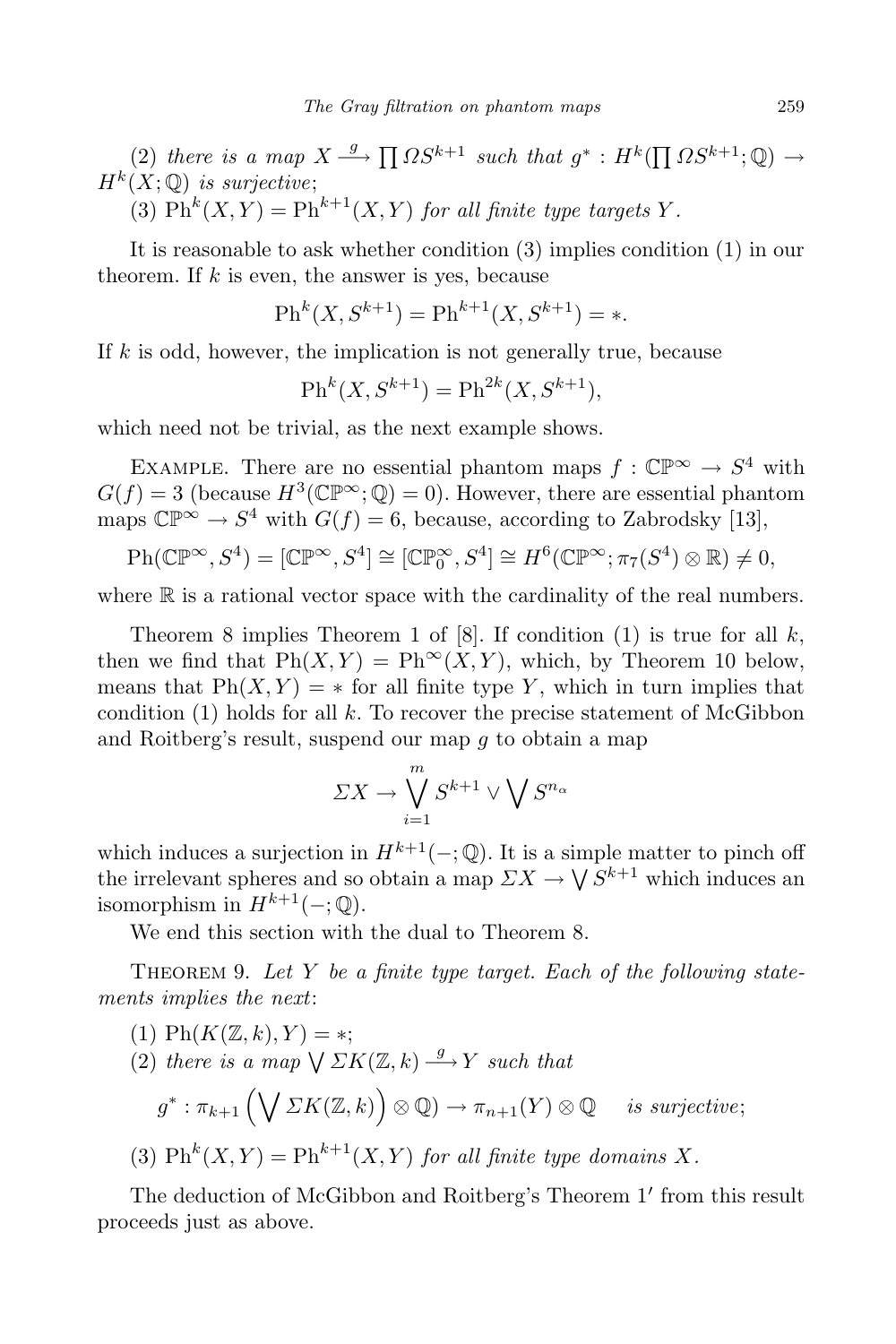**4. Maps with infinite Gray index.** In his thesis [3], Gray claims that  $G(f) < \infty$  for every essential phantom map f. However, there is a flaw in his argument; in fact, McGibbon and Strom [10] have shown that if *X* is of finite type and its cohomology contains an element of infinite height under the action of the Steenrod algebra, then there are essential phantom maps out of *X* with infinite Gray index.

In these examples, even though the domains are of finite type, the targets are definitely not. Thus, we make the following conjecture.

CONJECTURE. If  $X$  is a finite type domain and  $Y$  is a finite type target,  $then \mathrm{Ph}^{\infty}(X, Y) = *$ .

We have not been able to prove this conjecture, but we do have a useful partial result. Let  $G_n = [X, \Omega Y^{(n)}]$  as in Section 1, and recall that a map  $f \in \mathrm{Ph}(X, Y) \cong \lim_{n \to \infty}^1 G_n$  has infinite Gray index if and only if it is in the  $\text{kernel of each map } p_k : \lim_n^1 G_n \to \lim_n^1 G_k^{(n)}$  $\binom{n}{k}$ . The maps  $p_k$  fit together to give us a surjective map  $p_{\infty} : \text{Ph}(X, Y) \to \lim_{k} \lim_{n \to \infty} G_k^{(n)}$  $\binom{n}{k}$ . Since *f* has infinite Gray index if and only if it is in the kernel of  $p_{\infty}$ , we call the target of this map  $\text{Ph}(X, Y)/\text{Ph}^{\infty}(X, Y)$ . We will also use the notation

$$
\underline{\mathrm{Ph}}(X,Y) = \mathrm{Ph}(X,Y)/\mathrm{Ph}^{\infty}(X,Y).
$$

Similarly, we will let  $\mathcal{P}_{h}^{h}(X,Y) = \mathrm{Ph}^{k}(X,Y)/\mathrm{Ph}^{\infty}(X,Y)$ . Thus our conjecture is that  $Ph(X, Y) = Ph(X, Y)$  whenever both X and Y are nilpotent and of finite type.

Theorem 10. *Let X be a finite type domain and Y a finite type target.*  $If$   $Ph(X, Y) = *$ ,  $then$   $Ph(X, Y) = *$ .

In other words, the only way that  $\text{Ph}(X, Y)$  can consist solely of phantom maps with infinite Gray index is for  $\text{Ph}(X, Y) = *$ .

COROLLARY 11. If 
$$
H^m(X, \mathbb{Q}) = 0
$$
 or  $\pi_{m+1}(Y) \otimes \mathbb{Q} = 0$  for  $m > k$ , then  

$$
Ph^k(X, Y) = *.
$$

We can say much more if the towers we are concerned with happen to be towers of abelian groups.

Theorem 12. *Let A and B be finite type domains and Y and Z be finite type targets. A map*  $\phi$  :  $A \rightarrow B$  *induces a surjection* 

$$
\phi^* : \underline{\mathrm{Ph}}(B, \Omega Y) \to \underline{\mathrm{Ph}}(A, \Omega Y)
$$

*if* and only *if it induces* a *surjection*  $\phi^*$ :  $\text{Ph}(B, \Omega Y) \to \text{Ph}(A, \Omega Y)$ *. Dually,*  $a \mapsto \phi: Y \to Z \text{ induces a surjection}$ 

$$
\phi_* : \underline{\mathrm{Ph}}(\Sigma A, Y) \to \underline{\mathrm{Ph}}(\Sigma A, Z)
$$

*if* and only if  $\phi_* : \text{Ph}(\Sigma A, Y) \to \text{Ph}(\Sigma A, Z)$  is surjective.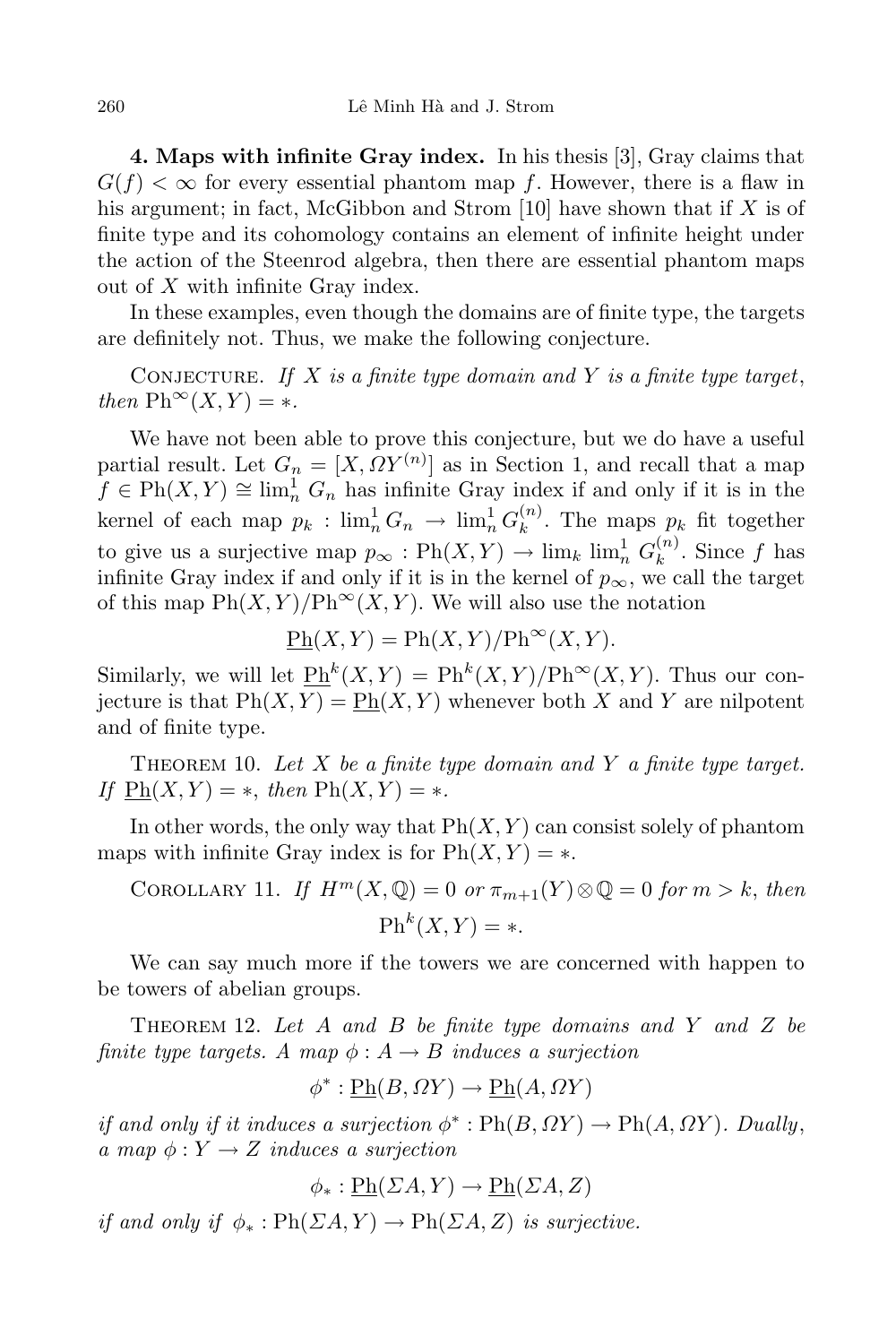This theorem, like Theorem 10, is really a topological interpretation of an algebraic result on maps between towers. In our proof, we show that the algebraic proposition underlying Theorem 10 applies to the tower  ${C_n}$ , where  $C_n$  is the cokernel of the map  $[\Sigma B_n, \Omega Y] \to [\Sigma A_n, \Omega Y]$ . In order to do this, we need the tower  ${C_n}$  to be a tower of groups, which is why we require the target to be a loop space.

Recently, Lê Minh Hà has succeeded in proving that a map between "good" towers of groups induces a surjection on  $\lim<sup>1</sup>$  if and only if the induced map on the abelianizations of the towers induces a surjection on  $\lim<sup>1</sup>$  (see [5]). One application of this is a proof of Theorem 12 without the assumption that the target be a loop space.

Finally, let us see what we can derive when we take  $l = \infty$  in Theorems 4 and 5.

COROLLARY 13. *If*  $\phi$  *induces surjections*  $\phi^* : H^m(B; \mathbb{Q}) \to H^m(A; \mathbb{Q})$ *for all*  $m \geq k$ , *then* 

$$
\underline{\mathrm{Ph}}^k(A, Y) = \phi^*(\underline{\mathrm{Ph}}^k(B, Y)).
$$

*If*  $Y = \Omega Y'$ , then we may replace  $\underline{Ph}$  with Ph. Dually, if  $\phi: Y \to Z$  induces  $surjections \pi_m(Y) \otimes \mathbb{Q} \to \pi_m(Z) \otimes \mathbb{Q}$  *in the range*  $k \leq m$ , *then* 

$$
\underline{\mathrm{Ph}}^{k-1}(A, Z) = \phi^*(\underline{\mathrm{Ph}}^{k-1}(A, Y)).
$$

*If*  $X = \Sigma X'$ , *then we may replace*  $\underline{Ph}$  *with*  $Ph$ *.* 

If the conjecture were known to be true, we would recover Theorem 2 of  $[8]$  by setting  $k = 0$  in this corollary. When Y is a loop space or X is a suspension, we do not need to appeal to the conjecture.

Taking  $l = \infty$  in Theorem 6, we find that if  $\phi : A \rightarrow B$  induces trivial maps in rational cohomology in dimensions greater than *k*, then  $\phi^*(\text{Ph}^k(B, Y)) \subseteq \text{Ph}^{\infty}(A, Y)$ . In other words,

$$
\phi^*(\underline{\mathrm{Ph}}^k(B, Y)) = * \subseteq \underline{\mathrm{Ph}}(A, Y).
$$

The (possibly) stronger conclusion  $\phi^*(\text{Ph}(X, Y)) = *$  is also true; it follows from Theorem 2 of [8].

## **5. Proofs**

*Proof of Proposition 1.* This proof uses the identification  $\text{Ph}(X, Y) \cong$  $\lim_{n} [X, \Omega Y^{(n)}]$  discussed immediately following the statement of Proposition 1. First suppose that  $G(f) > k$ . This means that there is a phantom map  $\bar{f}: X/X_k \to Y$  extending f. We will show that  $\bar{f}$  lifts to a phantom map  $\hat{f}: X/X_k \to Y(k+1)$ . Indeed, the map of towers (with k fixed and *n* variable)

$$
\{[X/X_k, \Omega Y^{(n)}\langle k+1 \rangle]\} \to \{[X/X_k, \Omega Y^{(n)}]\}
$$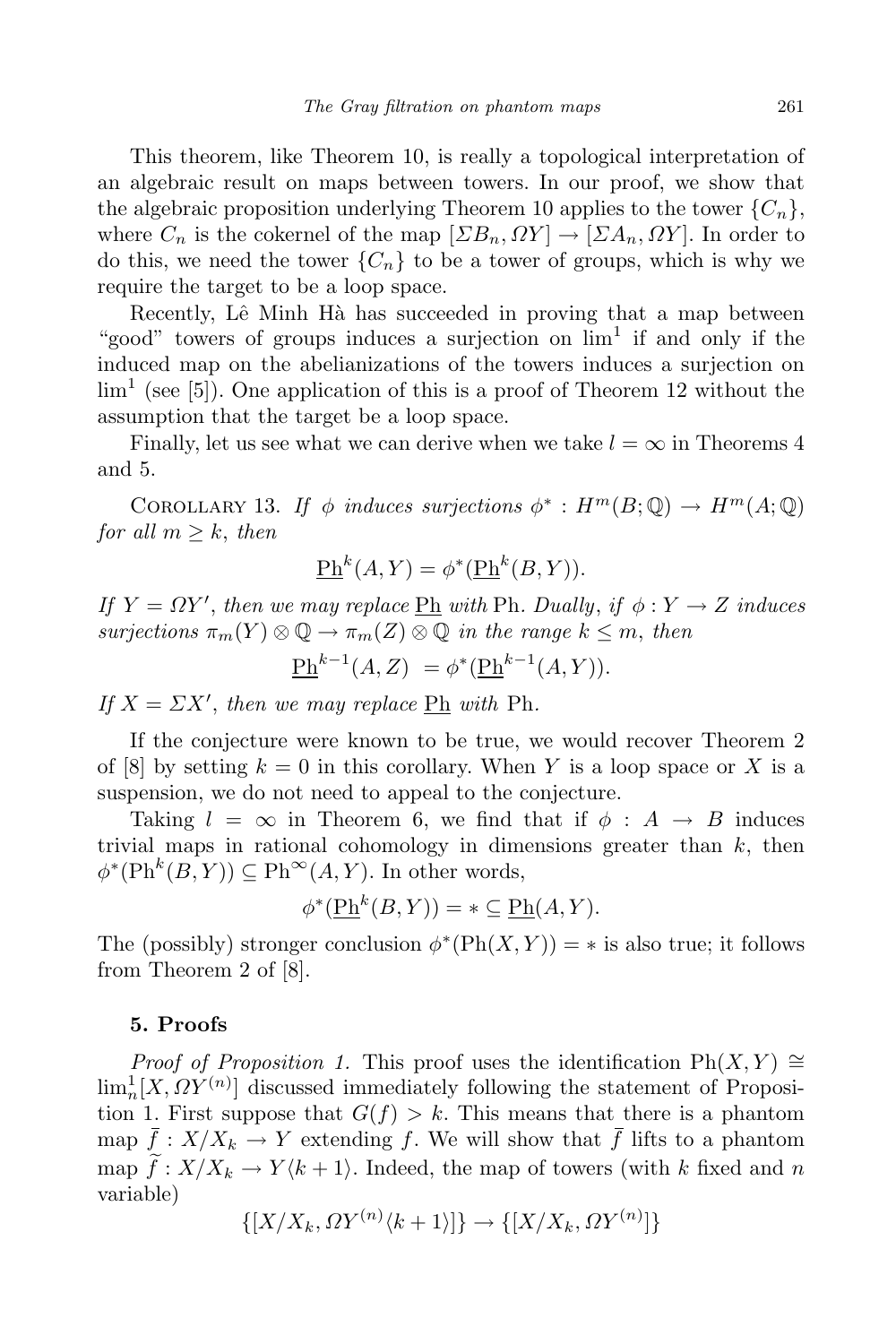is surjective. Since  $\lim^1$  is right exact [1], the induced map on phantom sets is surjective as well.

To go in the other direction, observe that the map of towers

$$
\{[X/X_k, \Omega Y^{(n)}\langle k+1\rangle]\} \to \{[X, \Omega Y^{(n)}\langle k+1\rangle]\}
$$

is surjective.  $\blacksquare$ 

*Proof of Theorem* 2. We have a fibration  $Y\langle k \rangle \rightarrow Y \rightarrow Y^{(k)}$ . Taking the *n*th Postnikov section and passing to loop spaces yields the following fibration:

 $\Omega Y^{(n)} \langle k \rangle \to \Omega Y^{(n)} \to \Omega Y^{(k)}$ .

Applying  $[X, -]$ , we obtain an exact sequence



in which  $I_n$  is the image of  $[X, \Omega Y^{(n)} \langle k \rangle]$  in  $[X, \Omega Y^{(n)}]$ . When we take lim<sup>1</sup>, we obtain



in which the row is exact and the vertical map is surjective. This identifies  $Ker(p_k)$  with  $Im(Ph(X, Y \langle k \rangle) \rightarrow Ph(X, Y))$ . Therefore  $f \sim_k *$  if and only if  $G'(f) > k$ . This proves the first statement; the second statement follows from Proposition 1.

*Proof of Proposition 3.* We have to show that the map  $j_k: \lim_n G^{(n)}_{k+1} \to$  $\lim_n^1 G_k^{(n)}$  $\binom{n}{k}$  is injective. Consider the short exact sequence of towers

$$
0 \to \{J_n\} \to \{G_{k+1}^{(n)}\} \to \{G_k^{(n)}\} \to \ast.
$$

The fibration

$$
K(\pi_{k+1}Y,k) \to \Omega Y^{(k+1)} \to \Omega Y^{(k)}
$$

shows us that each  $J_n$  is a quotient of  $[X, K(\pi_{k+1}Y, k)] \cong H^k(X; \pi_{k+1}Y)$ . If Gray's condition is not satisfied, then this is a finite group. Applying the six-term  $\lim_{h \to 0} \frac{1}{h}$  exact sequence, we obtain the exact sequence

$$
\lim_{n}^{1} J_{n} \to \lim_{n}^{1} G_{k+1}^{(n)} \to \lim_{n}^{1} G_{k}^{(n)} \to \ast.
$$

Since a tower of finite groups has trivial  $\lim<sup>1</sup>$  the proof is complete.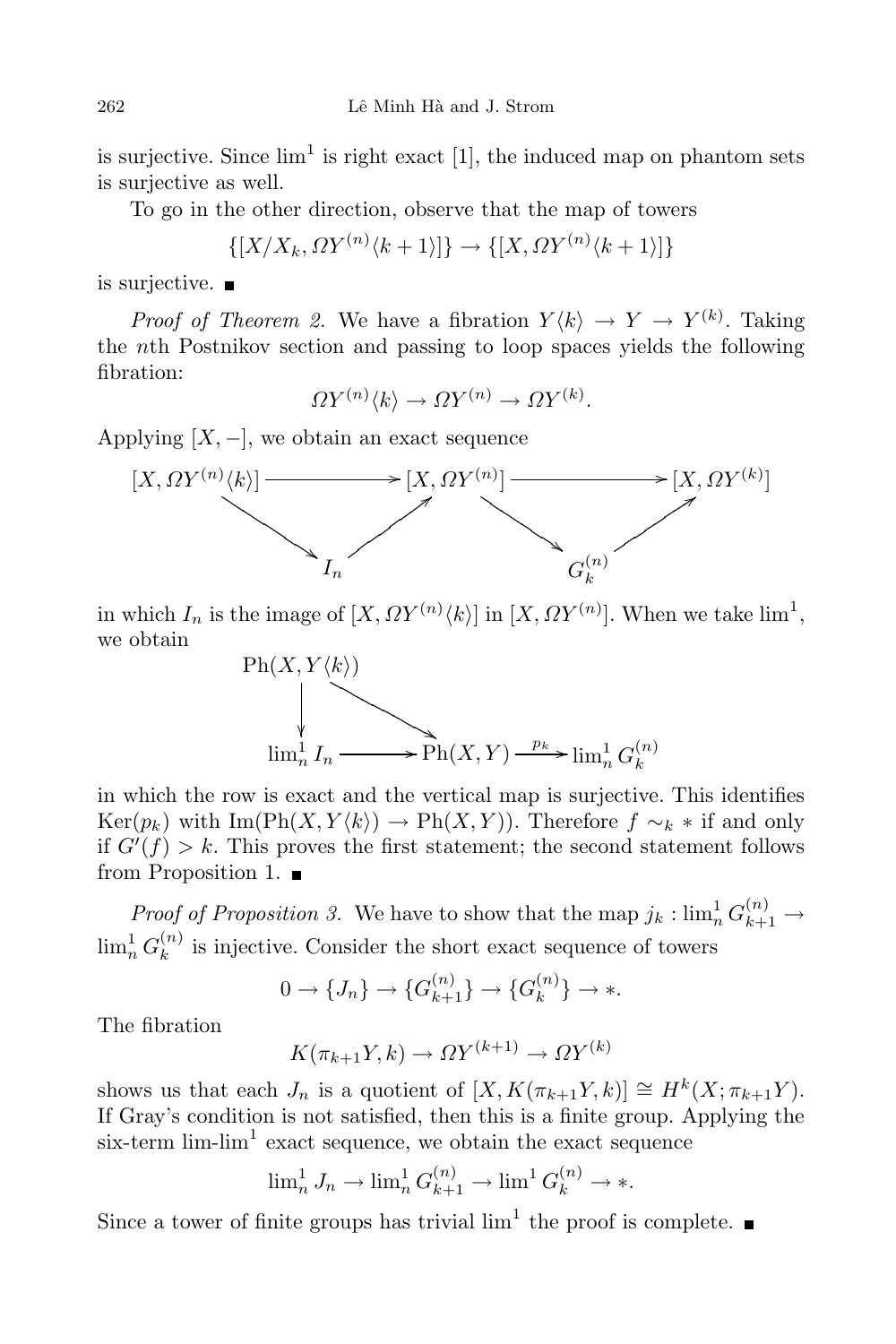*Proof of Theorem 4.* According to [2], we can write  $A = \text{colim } L_k$  where each  $L_k$  is a subcomplex of *A* such that  $H_m(L_k) \to H_m(A)$  is an isomorphism for  $m \leq k$  and  $H_m(L_k) = 0$  for  $m > k$ . A careful examination of the proof reveals that there are subcomplexes  $L_{k-1} \subseteq M_k \subseteq L_k$  so that

- (1)  $M_k$  is a *k*-dimensional subcomplex of *A*,
- $(2)$   $H_m(M_k; \mathbb{Q}) \xrightarrow{\cong} H_m(X; \mathbb{Q})$  for  $m \leq k$ .

It follows that  $A \to A/M_k$  induces an isomorphism in rational homology in dimensions above *k*.

We see from the commutative diagram



that  $\text{Ph}^k(A, Y) \subseteq q^*(\text{Ph}(A/M_{k-1}, Y))$ . Observe also that  $\overline{\phi}$  induces surjections  $\overline{\phi}^*$ :  $H^m(B/B_{k-1}; \mathbb{Q}) \to H^m(A/M_{k-1}; \mathbb{Q})$  for  $m \leq l$ .

The proof of Theorem 4 now reduces to the following lemma.

LEMMA 4.1. *If*  $\phi: A \to B$  *and*  $\phi^* : H^m(B; \mathbb{Q}) \to H^m(A; \mathbb{Q})$  *is surjective for each*  $m \leq l$ , *then*  $\phi$  *induces a surjection on*  $\sim_{l+1}$ *-equivalence classes.* 

*Proof.* Write  $G_k^{(n)}$  $\binom{n}{k}(A) = \text{Im}([A, \Omega Y^{(n)}] \to [A, \Omega Y^{(k)}])$  and similarly for  $G_k^{(n)}$  $\binom{n}{k}(B)$ . We have to show that  $\phi$  induces a surjection  $\lim_{n} {}^{1}_{0}G_{l+1}^{(n)}(B) \rightarrow$  $\lim_{n} G_{l+1}^{(n)}(A)$ . To do this, we will show that each map  $G_{l+1}^{(n)}(B) \to G_{l+1}^{(n)}(A)$ rationalizes to a surjection. Since these are finitely generated nilpotent groups, it will follow from Lemma 1.3 of [8] that the images of these maps have finite index. These towers also have the special property that each term has finite index in the next (Proposition 0.1 of [9]). It is proved in Lemma 2.2 of [8] that a map of towers such as these in which the images have finite index induces a surjection on  $\lim_{}^1$ .

The map  $G_{l+1}(B) \to G_{l+1}(A)$  is by definition  $\phi^* : [B, \Omega Y^{(l+1)}] \to$  $[A, \Omega Y^{(l+1)}]$ . Since these groups only depend on finite skeleta of *A* and *B*, the rationalization of this map can be identified with  $\phi^*$  :  $[B, \Omega Y_0^{(l+1)}]$  $\begin{bmatrix} 0 \\ 0 \end{bmatrix} \rightarrow$  $[A, \Omega Y_0^{(l+1)}]$  $\binom{O^{(l+1)}}{O}$ . Since  $\phi$  induces a surjection on rational cohomology, and loop spaces are rationally equivalent to products of Eilenberg–MacLane spaces, this map is a surjection.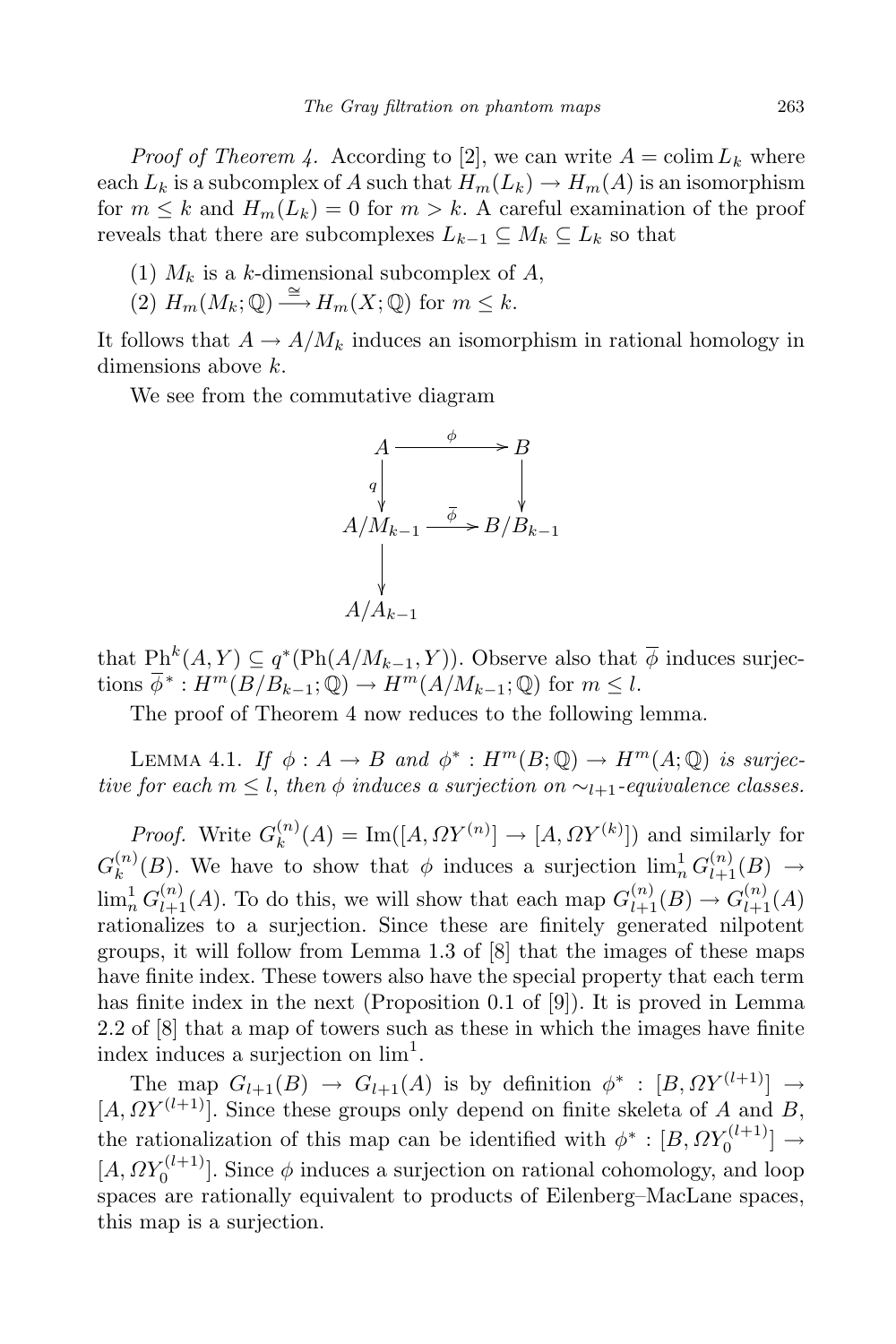Because of the finite index property of these towers, we know that each  $\text{map } G_{l+1}^{(n)} \to G_{l+1}$  is a rational isomorphism. It follows from the commutative diagram

$$
G_{l+1}^{(n)}(B) \longrightarrow G_{l+1}^{(n)}(A)
$$
  
\n
$$
\downarrow \qquad \qquad \downarrow
$$
  
\n
$$
G_{l+1}(B) \longrightarrow G_{l+1}(A)
$$

that  $G_{l+1}^{(n)}(B) \to G_{l+1}^{(n)}(A)$  rationalizes to a surjection, as desired.

*Proof of Theorem 5.* The proof of the dual to Theorem 4 is analogous. The only difference is that the better naturality properties of the Postnikov sections make it unnecessary to fiddle with dual versions of the  $M_k$ .

*Proof of Theorem 6.* Since  $\text{Ph}^{l+1}(A, Y) = \text{Ker}(p_{l+1}),$  we have to show that  $p_{l+1}\phi^*(\text{Ph}^k(B, Y)) = *$ . Let

$$
A \xrightarrow{\phi} B \xrightarrow{\theta} C
$$

be a cofiber sequence. Then  $\theta^* : H^m(C; \mathbb{Q}) \to H^m(B; \mathbb{Q})$  is surjective for  $k \leq m \leq l$ . In the diagram

$$
\text{Pin}^k(B, Y)
$$
\n
$$
\text{lim}_n^1 G_{l+1}^{(n)}(C) \xrightarrow{\theta^*} \text{lim}_n^1 G_{l+1}^{(n)}(B) \xrightarrow{\phi^*} \text{lim}_n^1 G_{l+1}^{(n)}(A)
$$

the row is not exact, but the composition is trivial. By Theorem 4, *θ ∗* is surjective, so  $\phi^*$  is trivial.

The proof of the dual result is similar.  $\blacksquare$ 

*Proof of Theorem 8*. The groups in the tower  $\{[X, (\Omega S^{k+1})^{(m)}]\}$  are each countable, and the image of each term in the next has finite index by Theorem 0.1 of [9].

First we assume that

$$
\lim_{m} [X, \Omega(S^{k+1})^{(m)}] = \text{Ph}(X, S^k) = *.
$$

By Theorem 2 of [7], the tower  $\{[X, (\Omega S^{k+1})^{(m)}]\}$  must be Mittag-Leffler. By Lemma 3.2 of [7], this means that the index of

Im([X, 
$$
\Omega S^{k+1}] \to [X, (\Omega S^{k+1})^{(m)}])
$$
  
= Im(lim<sub>m</sub>[X,  $\Omega (S^{k+1})^{(m)}] \to [X, \Omega (S^{k+1})^{(m)}])$ 

 $\lim [X, \Omega(S^{k+1})^{(m)}]$  is finite for each *m*. Taking  $m = k+1$ , we see that the index of

$$
\operatorname{Im}([X, \Omega S^{k+1}] \to H^k(X; \mathbb{Z}))
$$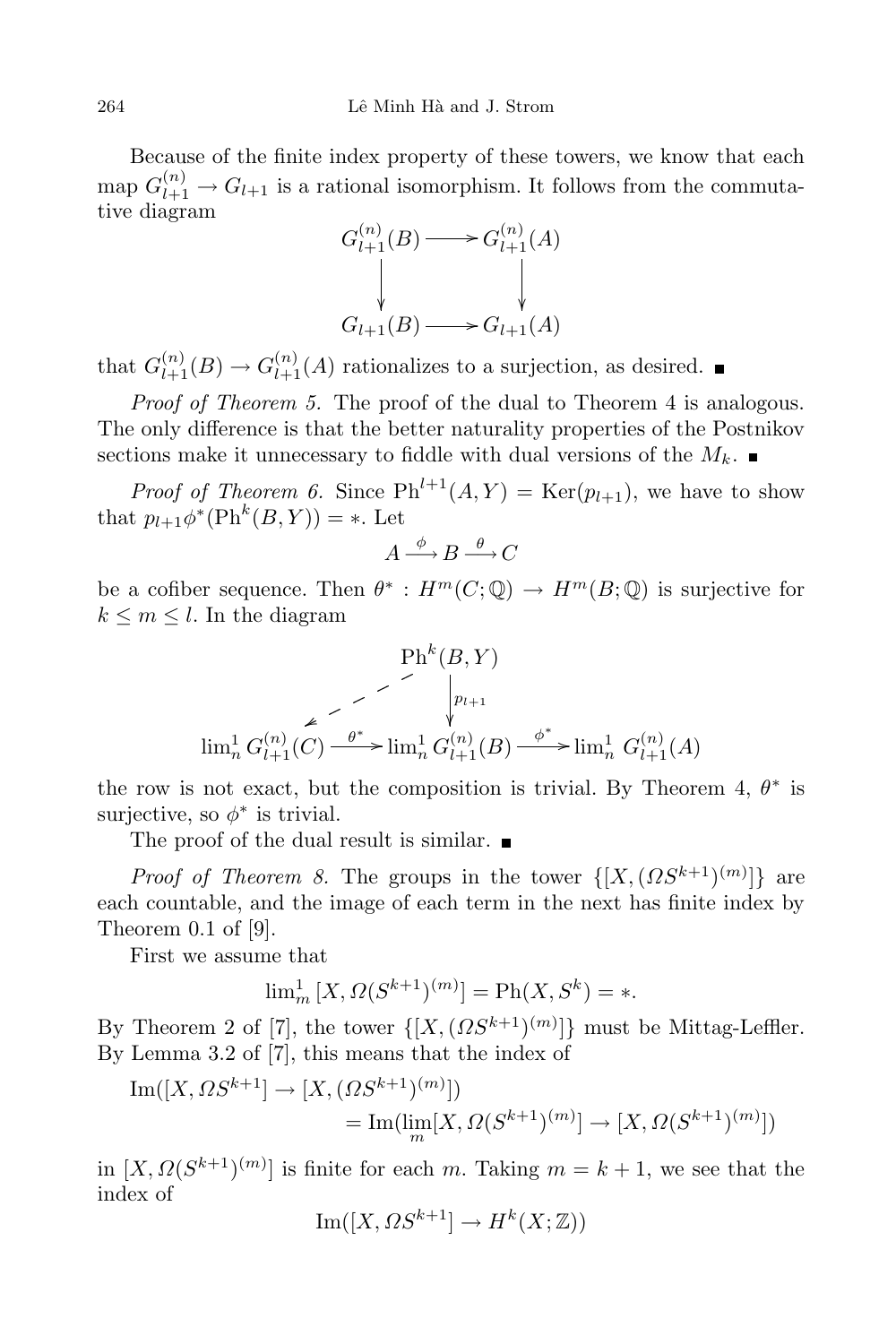in  $H^k(X;\mathbb{Z})$  is finite. Choose a basis  $u_1, \ldots, u_n$  of integral classes for  $H^k(X; \mathbb{Q})$ . Then there are maps  $g_i: X \to \Omega S^{k+1}$  and constants  $\lambda_i$  such that

$$
\lambda_i u_i \in g_i^*(H^k(\Omega S^{k+1}; \mathbb{Z})).
$$

It follows that the map  $g: X \to \prod_{i=1}^n \Omega S^{k+1}$ , given by  $g_i$  in the *i*th coordinate, induces a surjection in rational cohomology.

Now assume that such a map  $g: X \to \prod \Omega S^{k+1}$  is given, and let  $f \in$  $\mathrm{Ph}^k(X, Y)$ . Since  $g^*$  induces a surjection in *k*-dimensional rational cohomology, there is a phantom map  $f' \sim_{k+1} f$  such that  $f' \in g^*(\text{Ph}(\prod_{i} \Omega S^{k+1}, Y)).$ But it follows easily from Example 2.3 of [4] that  $\text{Ph}(\prod_{i} \Omega S^{k+1}, Y) = *$ , which shows that  $f \sim_{k+1} \infty$ ; in other words,  $f \in \mathrm{Ph}^{k+1}(X, Y)$ . ■

*Proof of Theorem 9.* The proof that condition (1) implies condition (2) is strictly dual to that of Theorem 8.

Now assume a map  $g: \bigvee \Sigma K(\mathbb{Z}, k) \to Y$  is given which induces a surjection  $g_* : \pi_{k+1}(\bigvee \Sigma K(\mathbb{Z}, k)) \otimes \mathbb{Q} \to \pi_{k+1}(Y) \otimes \mathbb{Q}$ . Since the inclusion of a wedge into the corresponding product has a section after suspending, we can form the composite

$$
\prod K(\mathbb{Z},k) \to \Omega \Sigma \Big( \prod K(\mathbb{Z},k) \Big) \to \Omega \Sigma \Big( \bigvee K(\mathbb{Z},k) \Big) \xrightarrow{\Omega g} \Omega Y.
$$

This composite map, *g*, induces a surjection in  $\pi_k(-) \otimes \mathbb{Q}$ .

Consider the diagram

$$
G_{k+1}^{(n)} \longrightarrow G_{k+1}
$$
  
\n
$$
= \downarrow \qquad \qquad \downarrow
$$
  
\n
$$
[X, \prod K(\mathbb{Z}, k)] \longrightarrow [X, \Omega Y^{(n)} \langle k \rangle] \longrightarrow [X, \Omega Y^{(k+1)} \langle k \rangle]
$$
  
\n
$$
\cong \downarrow \qquad \qquad \downarrow
$$
  
\n
$$
\prod \pi_k \left( \prod K(\mathbb{Z}, k) \right) \longrightarrow \prod g_* \longrightarrow \prod \pi_k \left( \Omega Y^{(k+1)} \right)
$$

Since the image of  $\prod g_*$  has finite index, the index of  $G_{k+1}^{(n)}$  in  $G_{k+1}$  has a finite lower bound for all *n*. This implies that the tower  ${G_{k+1}^{(n)}}$  is Mittag-Leffler, and so

$$
\mathrm{Ph}(X, Y\langle k \rangle) = \mathrm{Ph}^{k+1}(X, Y\langle k \rangle).
$$

The calculation

$$
\text{Ph}^k(X, Y) = \text{Ph}(X, Y\langle k \rangle)) = \text{Ph}^{k+1}(X, Y\langle k \rangle)) \subseteq \text{Ph}^{k+1}(X, Y)
$$
 completes the proof.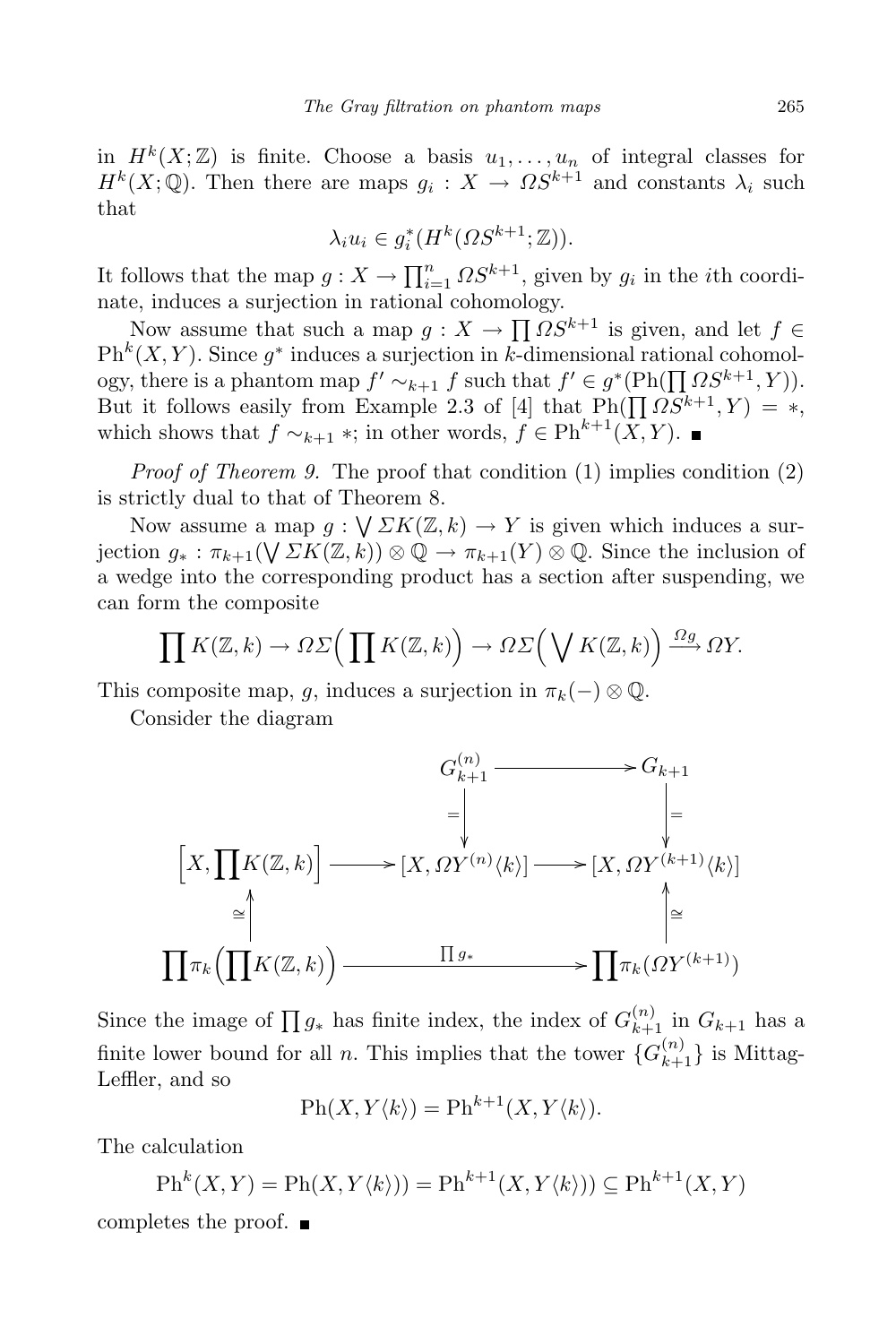*Proof of Theorem 10.* Write  $G_n = [X, \Omega Y^{(n)}]$ , as above. Since  $\text{Ph}(X, Y)$  $\cong \lim_{n} G_n$  and  $\underline{\mathrm{Ph}}(X, Y) \cong \lim_{n} \lim_{n} G_k^{(n)}$  $k^{(n)}$ , Theorem 10 a direct consequence of the following algebraic result.

PROPOSITION 10.1. *If*  $\{G_n\}$  *is a tower of finitely generated nilpotent groups* and  $\lim_{k} \lim_{n} G_k^{(n)} = *$ , then  $\lim_{n} G_n = *$ .

*Proof.* As we have seen, the tower  $\{\lim_{n}^{1} G_k^{(n)}\}$  $\{k^{(n)}\}$  is a tower of surjections. Because  $\lim_{k} \lim_{n \to \infty} G_k^{(n)} = *$ , it must be that  $\lim_{n \to \infty} G_k^{(n)} = *$  for all large values of *k*, say for  $k \geq N$ .

By Theorem 0.1 of [9], each tower  ${G_k^{(n)}}$  $\binom{n}{k}$  consists of finitely generated nilpotent groups. Since Theorem 2 of [7] tells us that such a tower has trivial  $\lim^1$  if and only if it is Mittag-Leffler, we conclude that the tower  ${G_k^{(n)}}$  $\binom{n}{k}$  is Mittag-Leffler for  $k \geq N$ . This does not quite imply that the tower  $\{G_n\}$  is Mittag-Leffler; but it does show that the tower  ${G'_n}$ , which is defined by  $G'_n = G_n$  for  $n \geq N$  and  $G'_n = 0$  otherwise, is Mittag-Leffler. Since these towers have isomorphic  $\lim_{n \to \infty} \lim_{n \to \infty} G_n = *$ , as desired.

*Proof of Corollary* 11. Write  $X = \text{colim } M_k$ , where the  $M_k$  are as in the proof of Theorem 4. To show that  $\text{Ph}^{k+1}(X, Y) = *$ , recall that

 $\mathrm{Ph}^{k+1}(X, Y) \subseteq \mathrm{Im}(\mathrm{Ph}(X/M_k, Y) \to \mathrm{Ph}(X, Y)).$ 

Since  $X/M_k$  is rationally trivial, Proposition 3 shows that

$$
Ph(X/M_k, Y) = Ph^{\infty}(X/M_k, Y)
$$

for every finite type nilpotent *Y*, and so  $\text{Ph}(X/M_k, Y) = *$  by Theorem 10.

The proof of the dual result is similar.

*Proof of Theorem 12.* In both cases, we have a map of towers of finitely generated abelian groups which induces a surjection on  $\lim_{n \to \infty} \lim_{n \to \infty}$ , and we want to conclude that the map induces a surjection on  $\lim^1$ . This is a purely algebraic statement which we prove below.

PROPOSITION 12.1. *If*  $\phi$ :  ${B_n} \rightarrow {A_n}$  *is a map of towers of finitely*  $generalized abelian groups such that  $\phi : \lim_k \lim_{n \to \infty} B_k^{(n)} \to \lim_k \lim_{n \to \infty} A_k^{(n)}$$  $\binom{n}{k}$  *is surjective*, *then*  $\phi$  :  $\lim_{n}^{1} B_n \to \lim_{n}^{1} A_n$  *is also surjective.* 

*Proof.* According to Bousfield and Kan ([1], pp. 254–255), for any tower  ${G_n}$  there is a short exact sequence

$$
* \to \lim_{k} \lim_{n} G_k^{(n)} \to \lim_{n} G_n \to \lim_{k} \lim_{n} G_k^{(n)} \to *.
$$

Let  $C_n$  be the cokernel of  $B_n \to A_n$ . From the six-term exact sequence and the Bousfield–Kan short exact sequence, we obtain the following diagram: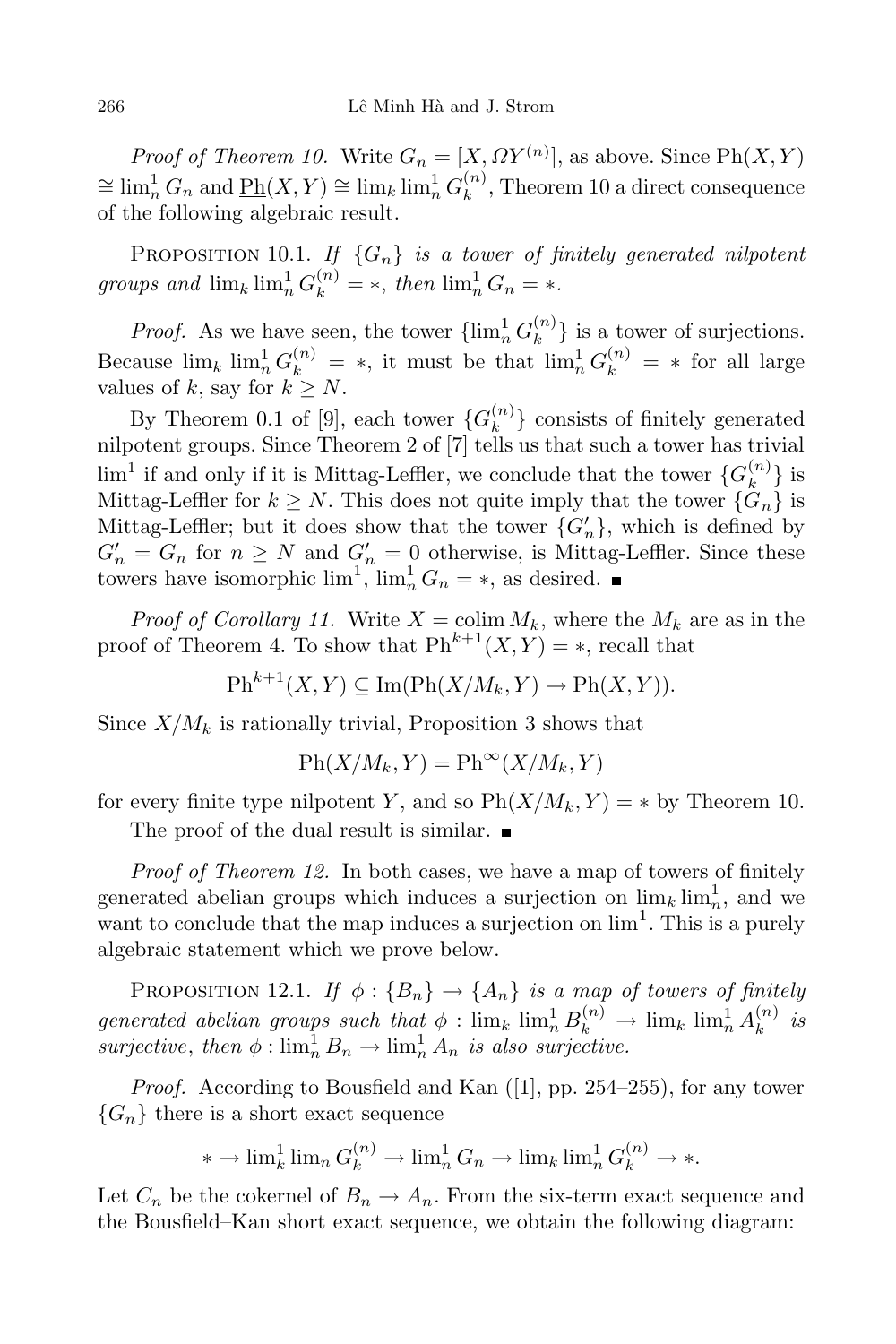

in which the rows and the center column are exact, and each vertical composite is trivial. We have to show that  $\lim_{n}^{1} C_n = *$ . Since the maps

$$
\lim_{n} A_n \to \lim_{n} C_n \quad \text{and} \quad \lim_{n} \lim_{n} B_k^{(n)} \to \lim_{n} \lim_{n} A_k^{(n)}
$$

are both surjective, Proposition 10.1 applies to the tower  $\{C_n\}$ .

## **References**

- [1] A. K. Bousfield and D. M. Kan, *Homotopy Limits, Completions and Localizations*, Lecture Notes in Math. 304, Springer, Berlin, 1972.
- [2] E. H. Brown, Jr. and A. H. Copeland, Jr., *An homology analogue of Postnikov systems*, Michigan J. Math. 6 (1959), 313–330.
- [3] B. Gray, *Operations and a problem of Heller*, Ph.D. thesis, Univ. of Chicago, 1965.
- [4] B. Gray and C. A. McGibbon, *Universal phantom maps*, Topology 32 (1993), 371– 394.
- [5] Lˆe Minh H`a, *On the Gray index of phantom maps*, Ph.D. thesis, Wayne State Univ., 2000.
- [6] C. A. McGibbon, *Phantom maps*, Chapter 25 in: Handbook of Algebraic Topology, Elsevier, 1995.
- [7] C. A. McGibbon and J. M. Møller, *On spaces with the same n-type for all n*, Topology 31 (1992), 177–201.
- [8] C. A. McGibbon and J. Roitberg, *Phantom maps and rational equivalences*, Amer. J. Math. 116 (1994), 1365–1379.
- [9] C. A. McGibbon and R. Steiner, *Some questions about the first derived functor of the inverse limit*, J. Pure Appl. Algebra 103 (1995), 325–340.
- [10] C. A. McGibbon and J. Strom, *Numerical invariants of phantom maps*, to appear.
- [11] R. J. Milgram, *Surgery with coefficients*, Ann. of Math. 100 (1974), 194–248.
- [12] G. W. Whitehead, *Elements of Homotopy Theory*, Grad. Texts in Math. 61, Springer, 1978.